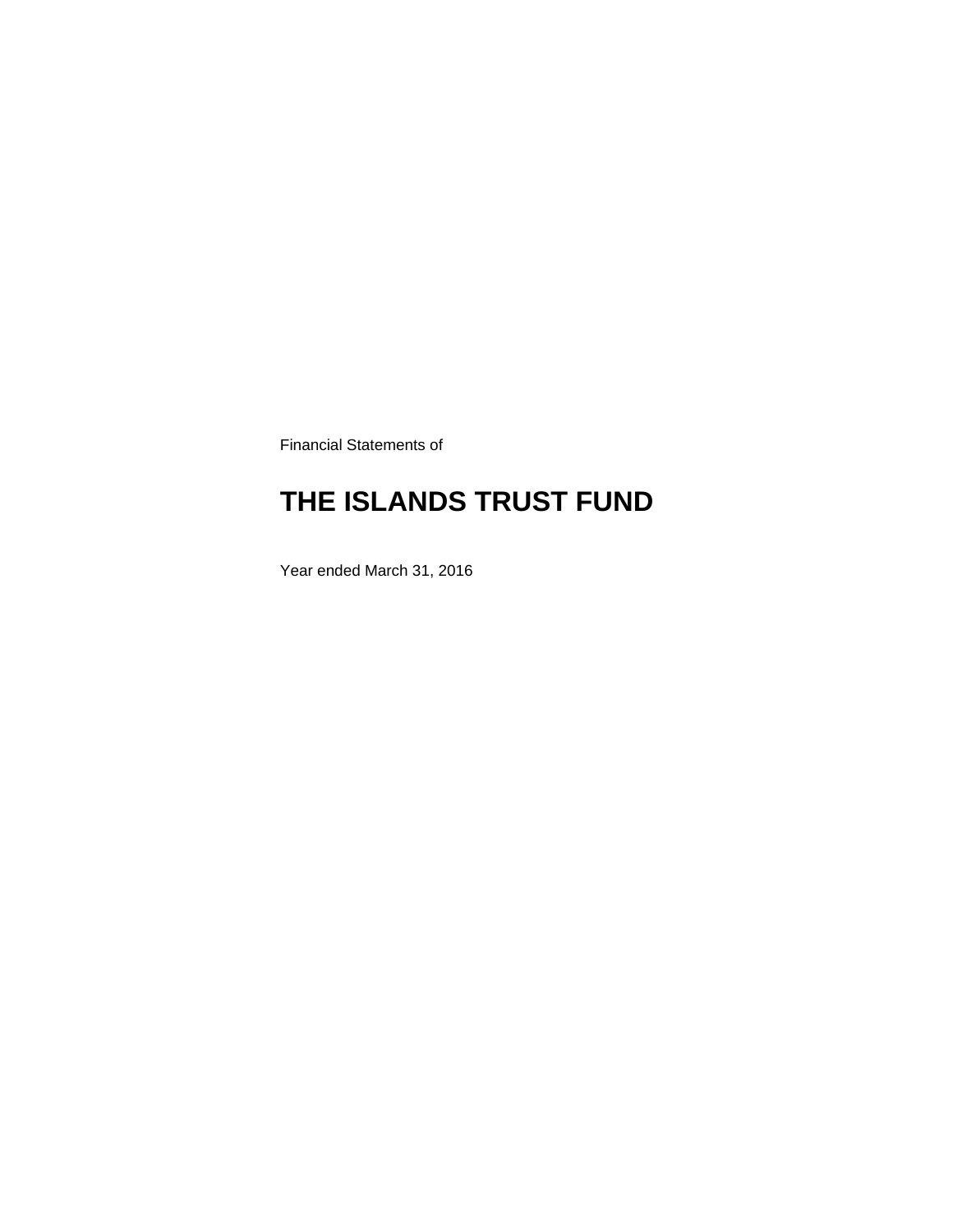

KPMG LLP St. Andrew's Square II 800-730 View Street Victoria BC V8W 3Y7 Canada Telephone (250) 480-3500 Fax (250) 480-3539

### **INDEPENDENT AUDITORS' REPORT**

*To the Trustees of the Islands Trust Fund Board, the Trustees of the Islands Trust Council and the Minister of Community, Sport and Cultural Development* 

We have audited the accompanying financial statements of The Islands Trust Fund, which comprise the statement of financial position as at March 31, 2016, the statements of operations, changes in fund balances and cash flows for the year then ended, and notes, comprising a summary of significant accounting policies and other explanatory information.

#### *Management's Responsibility for the Financial Statements*

Management is responsible for the preparation and fair presentation of these financial statements in accordance with Canadian public sector accounting standards, and for such internal control as management determines is necessary to enable the preparation of financial statements that are free from material misstatement, whether due to fraud or error.

#### *Auditors' Responsibility*

Our responsibility is to express an opinion on these financial statements based on our audit. We conducted our audit in accordance with Canadian generally accepted auditing standards. Those standards require that we comply with ethical requirements and plan and perform the audit to obtain reasonable assurance about whether the financial statements are free from material misstatement.

An audit involves performing procedures to obtain audit evidence about the amounts and disclosures in the financial statements. The procedures selected depend on our judgment, including the assessment of the risks of material misstatement of the financial statements, whether due to fraud or error. In making those risk assessments, we consider internal control relevant to the entity's preparation and fair presentation of the financial statements in order to design audit procedures that are appropriate in the circumstances, but not for the purpose of expressing an opinion on the effectiveness of the entity's internal control. An audit also includes evaluating the appropriateness of accounting policies used and the reasonableness of accounting estimates made by management, as well as evaluating the overall presentation of the financial statements.

We believe that the audit evidence we have obtained is sufficient and appropriate to provide a basis for our qualified audit opinion.

> KPMG LLP is a Canadian limited liability partnership and a member firm of the KPMG network of independent member firms affiliated with KPMG International Cooperative ("KPMG International"), a Swiss entity. KPMG Canada provides services to KPMG LLP.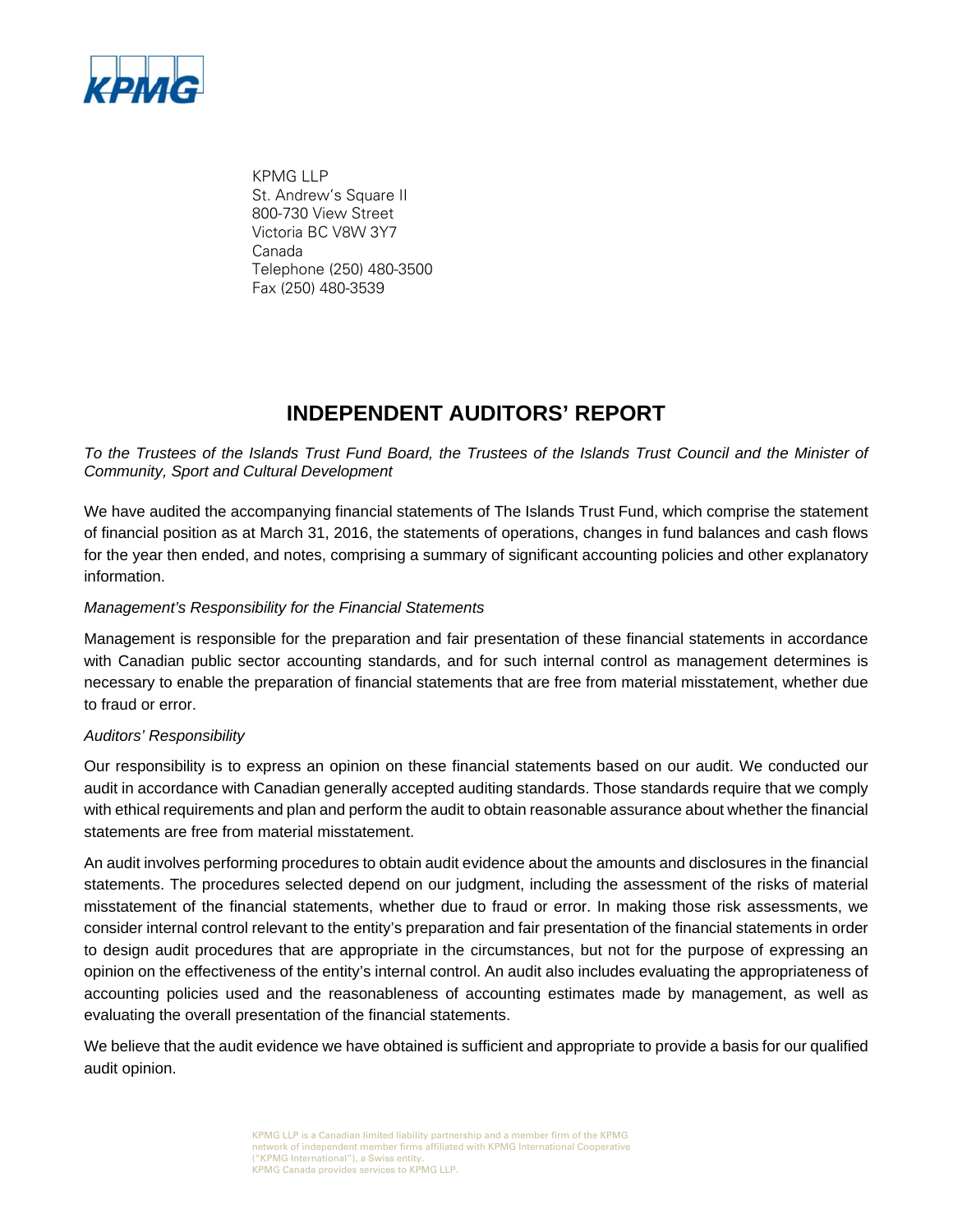

#### *Basis for Qualified Opinion*

In common with many charitable organizations, The Islands Trust Fund derives revenue from donations, the completeness of which is not susceptible to satisfactory audit verification. Accordingly, verification of these revenues was limited to the amounts recorded in the records of The Islands Trust Fund. Therefore, we were not able to determine whether as at March 31, 2016 and for the years ended March 31, 2016 and March 31, 2015, any adjustments might be necessary to revenue and excess of revenue over expenses reported in the statement of operations, statement of cash flows, statement of changes in fund balances and assets and fund balances reported in the statement of financial position as at March 31, 2016. This caused us to qualify our audit opinion on the financial statements as at and for the year ended March 31, 2015.

#### *Qualified Opinion*

In our opinion, except for the possible effects of the matter described in the Basis for Qualified Opinion paragraph, the financial statements present fairly, in all material respects, the financial position of The Islands Trust Fund as at March 31, 2016, its results of operations and its cash flows for the year then ended in accordance with Canadian public sector accounting standards.

 $KPMS$   $\mu P$ 

Chartered Professional Accountants

July 19, 2016 Victoria, Canada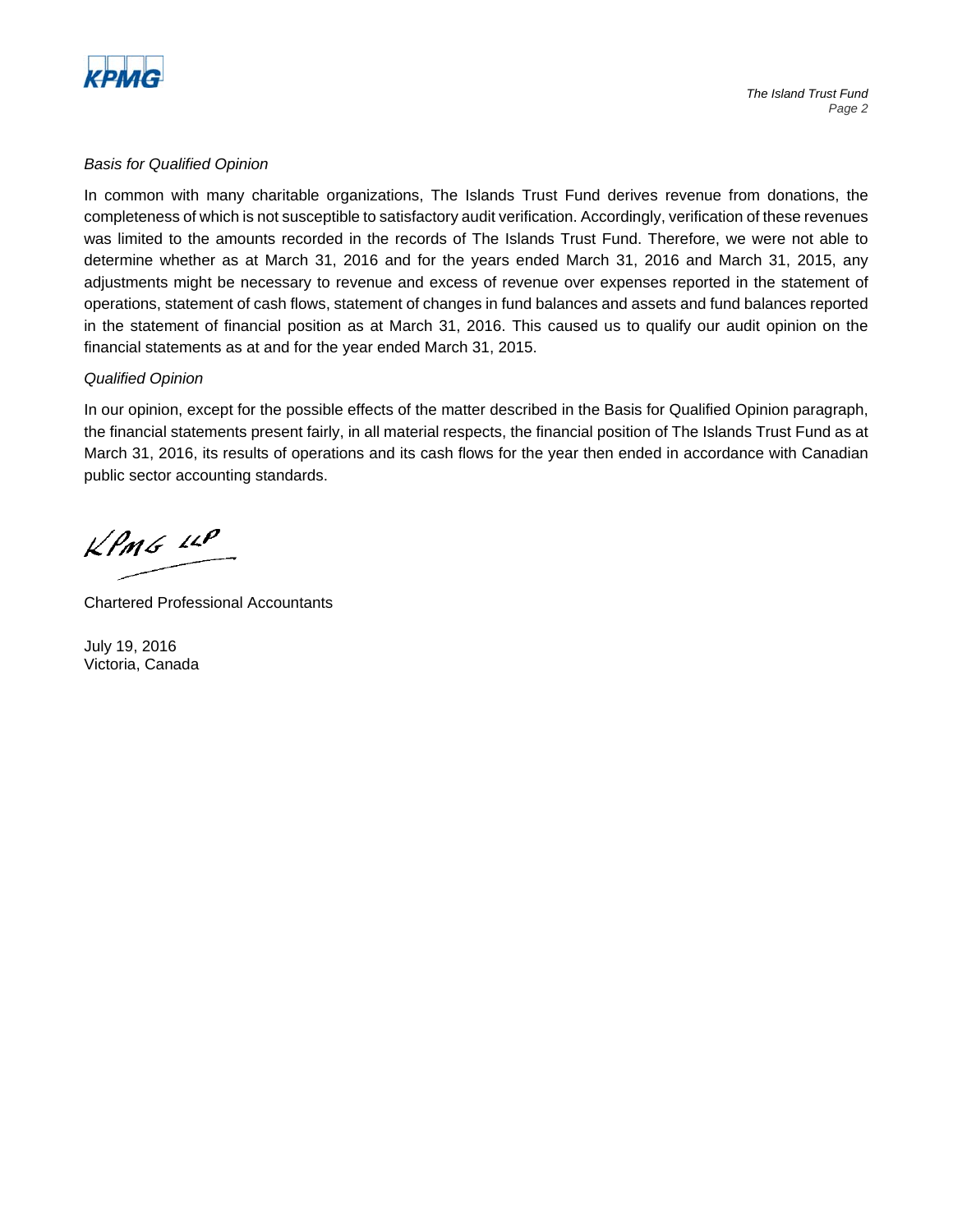**Statement of Financial Position** 

March 31, 2016, with comparative information for 2015

|                                            | Opportunity |                          | Restricted<br>Capital |         |    |           |     | Endowment | 2016          | 2015          |
|--------------------------------------------|-------------|--------------------------|-----------------------|---------|----|-----------|-----|-----------|---------------|---------------|
|                                            |             | Fund                     |                       | Fund    |    | Fund      |     | Fund      | Total         | Total         |
|                                            |             |                          |                       |         |    |           |     |           |               | (Schedule 1)  |
| Assets:                                    |             |                          |                       |         |    |           |     |           |               |               |
| Current assets:                            |             |                          |                       |         |    |           |     |           |               |               |
| Cash                                       | \$          | 34,501                   | \$                    | 325,829 | \$ |           | \$  |           | 360,330<br>\$ | \$<br>250,723 |
| Short-term investments (note 2)            |             |                          |                       | 151,785 |    | $\sim$    |     | 88,000    | 239,785       | 246,653       |
| Inventory of fundraising items             |             | 1,612                    |                       |         |    |           |     |           | 1,612         | 1,785         |
|                                            |             | 36,113                   |                       | 477,614 |    | ¥.        |     | 88,000    | 601,727       | 499,161       |
| Investments (note 3)                       |             | $\overline{\phantom{a}}$ |                       | 63,257  |    |           |     |           | 63,257        | 60,212        |
| Land (notes $4$ and $6$ )                  |             |                          |                       |         |    | 7,073,903 |     | 5,396,601 | 12,470,504    | 12,470,504    |
|                                            | \$          | 36,113                   | \$                    | 540,871 | \$ | 7,073,903 | \$  | 5,484,601 | \$13,135,488  | \$13,029,877  |
| Liabilities:                               |             |                          |                       |         |    |           |     |           |               |               |
| <b>Current liabilities:</b>                |             |                          |                       |         |    |           |     |           |               |               |
| Accounts payable                           | \$          |                          | S                     |         | \$ |           | \$. |           |               | 1,024<br>\$   |
| <b>Fund Balances:</b>                      |             |                          |                       |         |    |           |     |           |               |               |
| Unrestricted                               |             | 36,113                   |                       |         |    |           |     |           | 36,113        | 33,295        |
| Investment in land (note 4)                |             |                          |                       |         |    | 7,073,903 |     |           | 7,073,903     | 7,073,903     |
| Internally restricted (note 5)             |             |                          |                       | 24,320  |    |           |     |           | 24,320        | 32,697        |
| Externally restricted (note 5)             |             |                          |                       | 516,551 |    |           |     |           | 516,551       | 404,357       |
| Restricted for endowment purposes (note 6) |             |                          |                       |         |    |           |     | 5,484,601 | 5,484,601     | 5,484,601     |
|                                            |             | 36,113                   |                       | 540,871 |    | 7,073,903 |     | 5,484,601 | 13,135,488    | 13,028,853    |
|                                            | \$          | 36,113                   | S.                    | 540,871 | \$ | 7,073,903 | \$  | 5,484,601 | \$13,135,488  | \$13,029,877  |

The accompanying notes are an integral part of these financial statements.

Approved by the Trust Fund Board:

Long 2  $\angle a\omega$ 

Board member

sur

Board member

 $\overline{1}$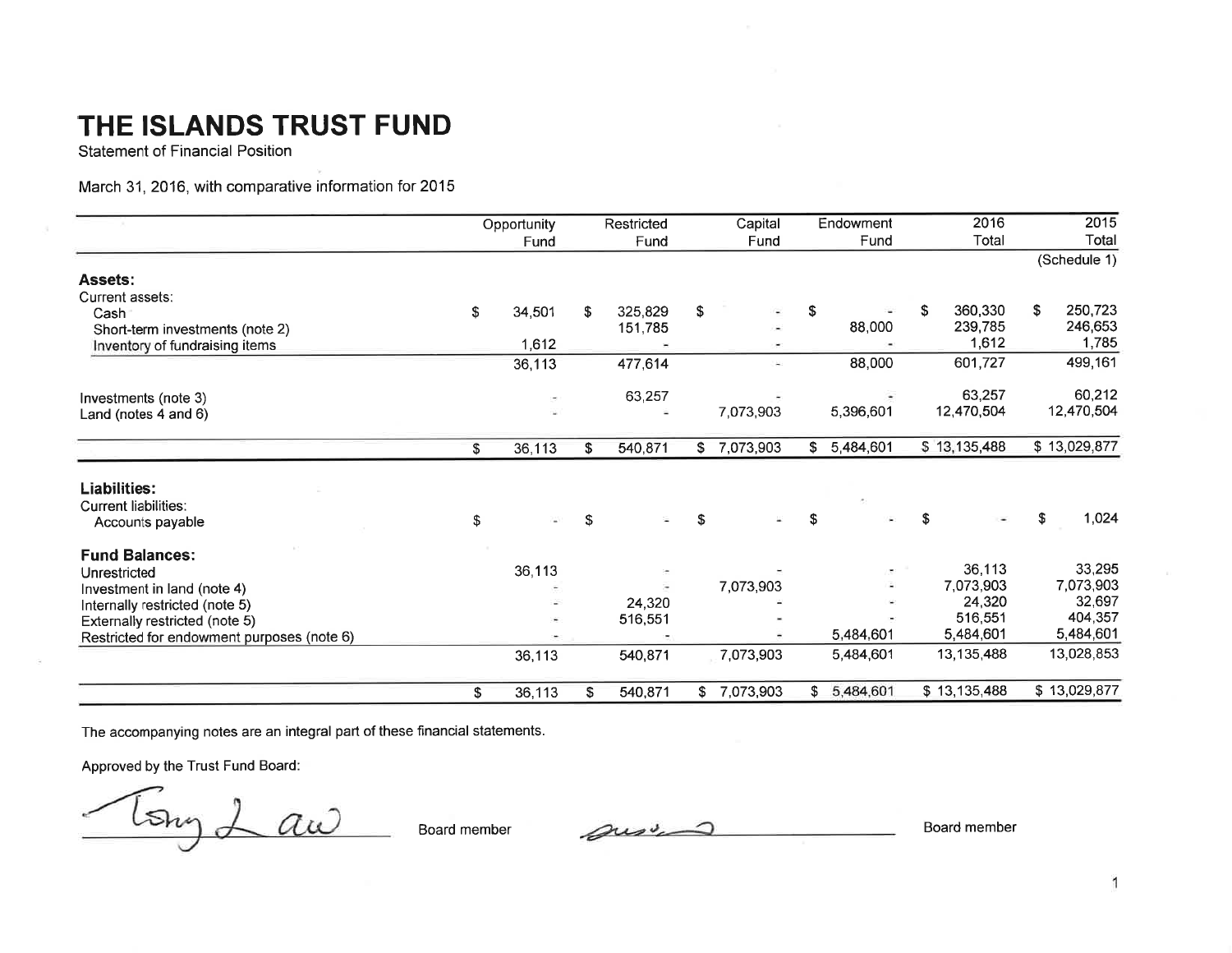Statement of Operations

Year ended March 31, 2016, with comparative information for 2015

|                                          | Opportunity | Restricted    | Capital                  |     | Endowment                | 2016          |     | 2015         |
|------------------------------------------|-------------|---------------|--------------------------|-----|--------------------------|---------------|-----|--------------|
|                                          | Fund        | Fund          | Fund                     |     | Fund                     | Total         |     | Total        |
|                                          |             |               |                          |     |                          |               |     | (Schedule 2) |
| Revenue:                                 |             |               |                          |     |                          |               |     |              |
| Donations:                               |             |               |                          |     |                          |               |     |              |
| Cash                                     | \$<br>2,895 | \$<br>111,752 | \$                       | \$  |                          | \$<br>114,647 | \$. | 137,410      |
| Land                                     |             |               |                          |     |                          |               |     | 401,040      |
| Grants                                   |             | 5,053         |                          |     |                          | 5,053         |     | 3,758        |
| Rental income                            |             | 10,200        |                          |     |                          | 10,200        |     | 10,200       |
| Investment income (loss)                 | 23          | (3,430)       |                          |     | ۰.                       | (3,407)       |     | 15,883       |
| Sale of fundraising items                | 150         |               | $\blacksquare$           |     | ۰                        | 150           |     | 613          |
|                                          | 3,068       | 123,575       | $\overline{\phantom{0}}$ |     | $\overline{\phantom{a}}$ | 126,643       |     | 568,904      |
| <b>Expenses:</b>                         |             |               |                          |     |                          |               |     |              |
| Repairs and maintenance - Alton property |             | 11,286        |                          |     | ٠                        | 11,286        |     | 5,423        |
| Cost of sales of fundraising items       | 173         |               |                          |     |                          | 173           |     | 443          |
| Bank charges                             | 77          | 72            |                          |     |                          | 149           |     | 23           |
| Donations to conservancy groups          |             |               |                          |     | -                        |               |     | 3,800        |
| Consultant fees                          |             | 8,400         | ٠                        |     | ۰                        | 8,400         |     |              |
|                                          | 250         | 19,758        | ٠                        |     |                          | 20,008        |     | 9,689        |
| <b>Excess of revenue over expenses</b>   | \$<br>2,818 | \$<br>103,817 | \$<br>٠                  | \$. | $\blacksquare$           | \$<br>106,635 | \$  | 559,215      |

The accompanying notes are an integral part of these financial statements.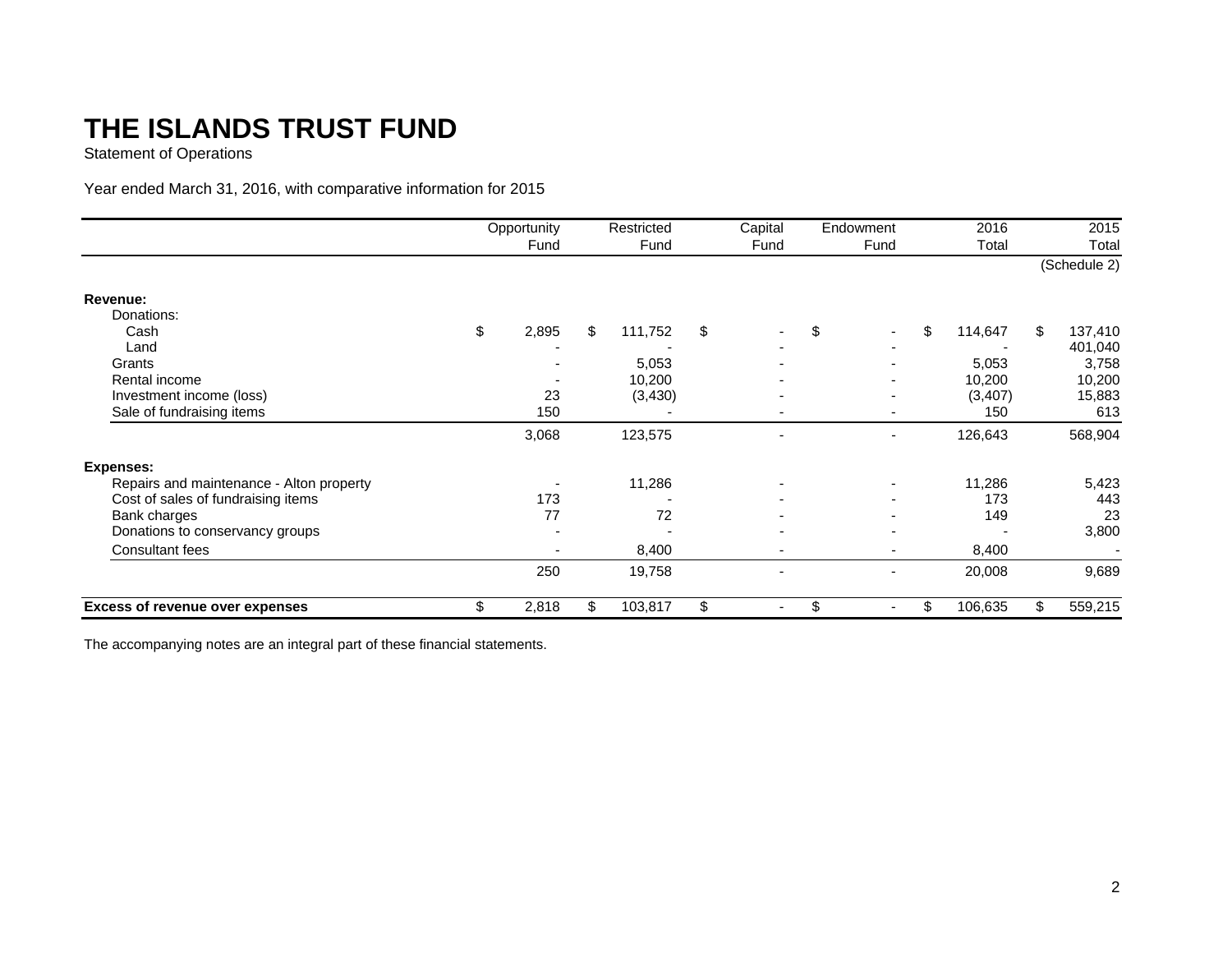Statement of Changes in Fund Balances

Year ended March 31, 2016, with comparative information for 2015

|                                              | Opportunity<br>Fund |                          | Restricted<br>Fund |    | Capital<br>Fund              |    | Endowment<br>Fund        | Total        |  |
|----------------------------------------------|---------------------|--------------------------|--------------------|----|------------------------------|----|--------------------------|--------------|--|
| Fund balances, March 31, 2014                | \$                  | 34,056                   | \$<br>299,679      | S. | ,073,903                     | S. | 5,062,000                | \$12,469,638 |  |
| Excess (deficiency) of revenue over expenses |                     | (761)                    | 158,936            |    | $\qquad \qquad \blacksquare$ |    | 401.040                  | 559,215      |  |
| Interfund transfer (note 7)                  |                     | $\overline{\phantom{a}}$ | (21, 561)          |    | $\overline{\phantom{a}}$     |    | 21,561                   |              |  |
| Fund balances, March 31, 2015                |                     | 33,295                   | 437,054            |    | 7,073,903                    |    | 5,484,601                | 13,028,853   |  |
| Excess of revenue over expenses              |                     | 2,818                    | 103.817            |    | $\overline{\phantom{a}}$     |    | $\overline{\phantom{a}}$ | 106,635      |  |
| Fund balances, March 31, 2016                | \$                  | 36,113                   | 540,871            | \$ | 7.073.903                    | S. | 5,484,601                | \$13,135,488 |  |

The accompanying notes are an integral part of these financial statements.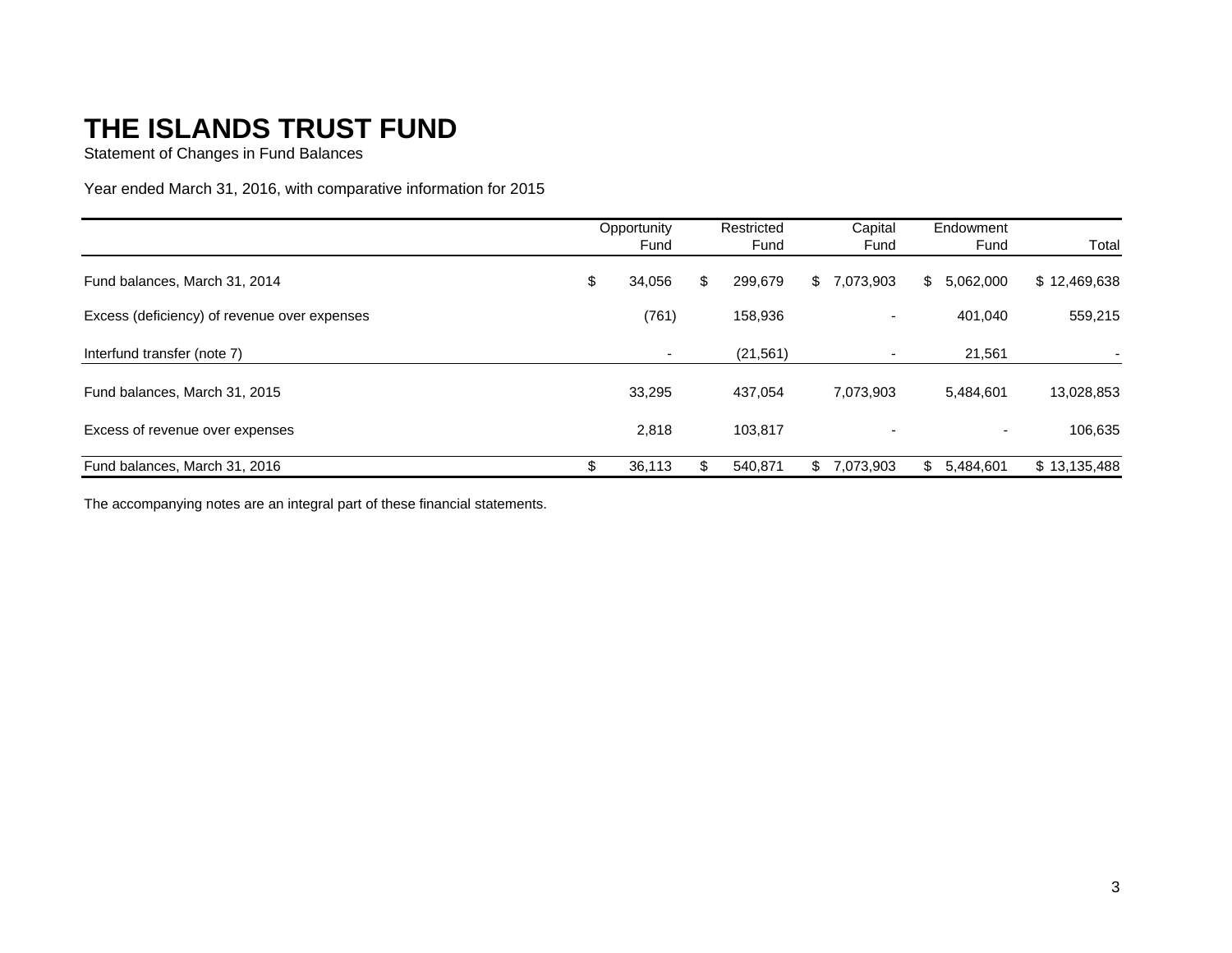Statement of Cash Flows

Year ended March 31, 2016, with comparative information for 2015

|                                                | 2016          | 2015          |
|------------------------------------------------|---------------|---------------|
| Cash provided by (used in):                    |               |               |
| <b>Operating activities:</b>                   |               |               |
| Excess of revenue over expenses                | \$<br>106,635 | \$<br>559,215 |
| Item not involving cash:                       |               |               |
| Donation of land                               |               | (401, 040)    |
| Changes in non-cash operating working capital: |               |               |
| Inventory of fundraising items                 | 173           | 443           |
| Accounts payable                               | (1,024)       | 1,024         |
|                                                | 105,784       | 159,642       |
| <b>Capital activities:</b>                     |               |               |
| Cash paid to acquire land                      |               | (21, 561)     |
| <b>Investing activities:</b>                   |               |               |
| Decrease in short-term investments             | 6,868         | 47,536        |
| Increase in long-term investments              | (3,045)       | (61, 675)     |
|                                                | 3,823         | (14, 139)     |
| Increase in cash                               | 109,607       | 123,942       |
| Cash, beginning of year                        | 250,723       | 126,781       |
| Cash, end of year                              | \$<br>360,330 | \$<br>250,723 |

The accompanying notes are an integral part of these financial statements.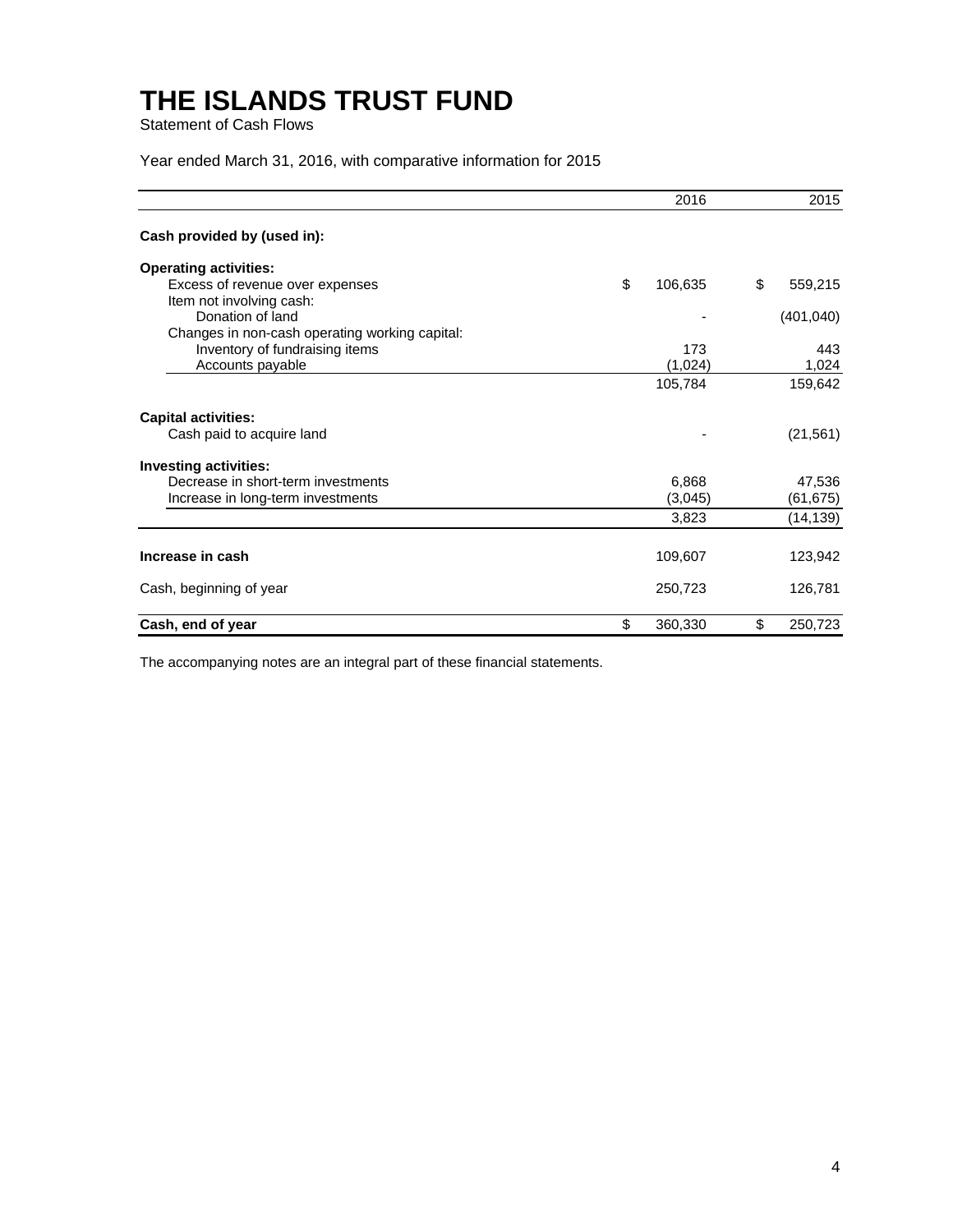Notes to Financial Statements

Year ended March 31, 2016

The Islands Trust (the "Trust") is incorporated under The Islands Trust Act of British Columbia (as amended). The objectives of the Trust are to preserve and protect the Trust area and its unique amenities and environment for the benefit of the residents of the Trust area and of the Province generally.

The Islands Trust Fund (the "Trust Fund") is also incorporated under The Islands Trust Act of British Columbia and is empowered to accept donations, grants and bequests on behalf of the Trust and to hold land and other property in compliance with a Trust Fund plan approved by the Ministry of Community, Sport and Cultural Development.

The Trust Fund is administered by the Trust and for financial reporting purposes, the Trust and the Trust Fund are reported on separately. The Trust Fund's annual expenses are funded by and reported as part of the Trust in accordance with The Islands Trust Act. These financial statements present the financial position and changes in fund balances of the Trust Fund.

#### **1. Significant accounting policies:**

The financial statements have been prepared in accordance with Canadian Public Sector Accounting Standards including the 4200 standards for government not-for-profit organizations:

(a) Fund accounting:

The Trust Fund follows the restricted fund method of accounting for contributions.

The Opportunity Fund reports unrestricted resources.

The Restricted Fund reports the assets, liabilities, revenue and expenses related to internally and externally restricted assets.

The Capital Fund reports the assets, liabilities, revenue and expenses related to the Trust Fund's capital assets.

The Endowment Fund reports resources that are contributed for endowment purposes.

(b) Financial instruments:

Financial instruments are recorded at fair value on initial recognition. Derivative instruments and equity instruments that are quoted in an active market are reported at fair value. All other financial instruments are subsequently recorded at cost or amortized cost unless management has elected to carry the instruments at fair value. Management has elected to record all investments at fair value as they are managed and evaluated on a fair value basis.

Unrealized changes in fair value are recognized in the statement of remeasurement gains and losses until they are realized, when they are transferred to the statement of operations.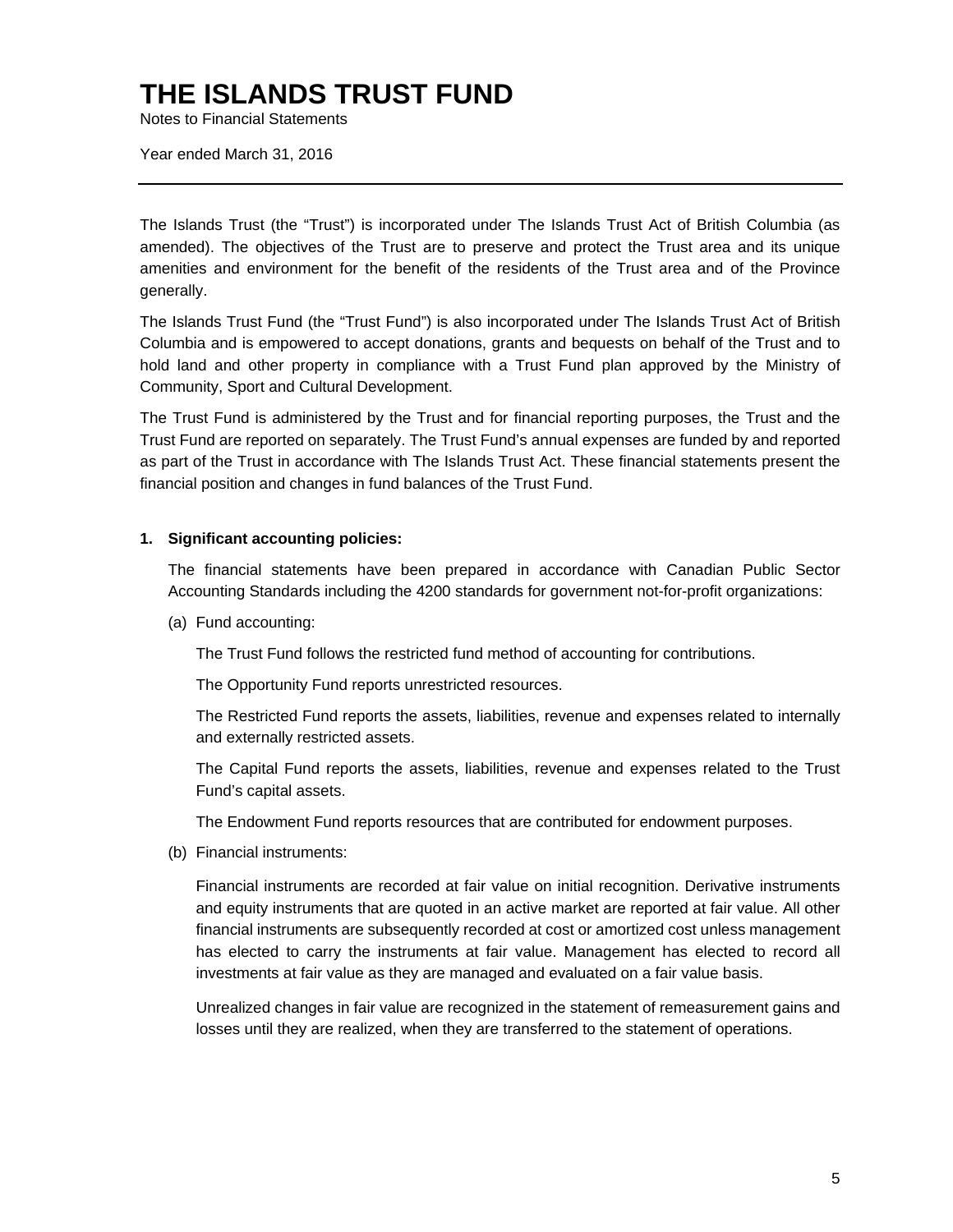Notes to Financial Statements

Year ended March 31, 2016

#### **1. Significant accounting policies (continued):**

(b) Financial instruments (continued):

Transaction costs incurred on the acquisition of financial instruments measured subsequently at fair value are expensed as incurred. All other financial instruments are adjusted by transaction costs incurred on acquisition and financing costs, which are amortized using the straight-line method.

All financial assets are assessed for impairment on an annual basis. When a decline is determined to be other than temporary, the amount of the loss is reported in the statement of operations and any unrealized gain is adjusted through the statement of remeasurement gains and losses. When the asset is sold, the unrealized gains and losses previously recognized in the statement of remeasurement gains and losses are reversed and recognized in the statement of operations. During the years presented, there are no unrealized gains and losses, and as a result, no statement of remeasurement gains and losses has been included in these financial statements. All investments held by the Trust Fund are classified as Level 2 investments for fair value measurement and there were no changes in classification in the years presented.

(c) Land:

Purchased land is recorded at cost. Contributed land is recorded at estimated fair value at the date of contribution.

(d) Revenue recognition:

Restricted contributions are recorded as revenue of the appropriate restricted fund when received or receivable, if the amount can be reasonably estimated and collection is reasonably assured.

Unrestricted contributions are recorded as revenue of the Opportunity Fund in the year received or receivable if the amount can be reasonably estimated and collection is reasonably assured.

Contributions for endowment are recorded as revenue in the Endowment Fund balance.

Interest income earned on Endowment Fund resources is restricted for the purpose of maintaining certain specified property and is recorded in the Restricted Fund. Interest income of internally restricted funds is recorded as revenue of the Restricted Fund. Other interest income is recorded as revenue of the Opportunity Fund when earned.

All other forms of income are recorded as revenue of the Opportunity Fund when received or receivable.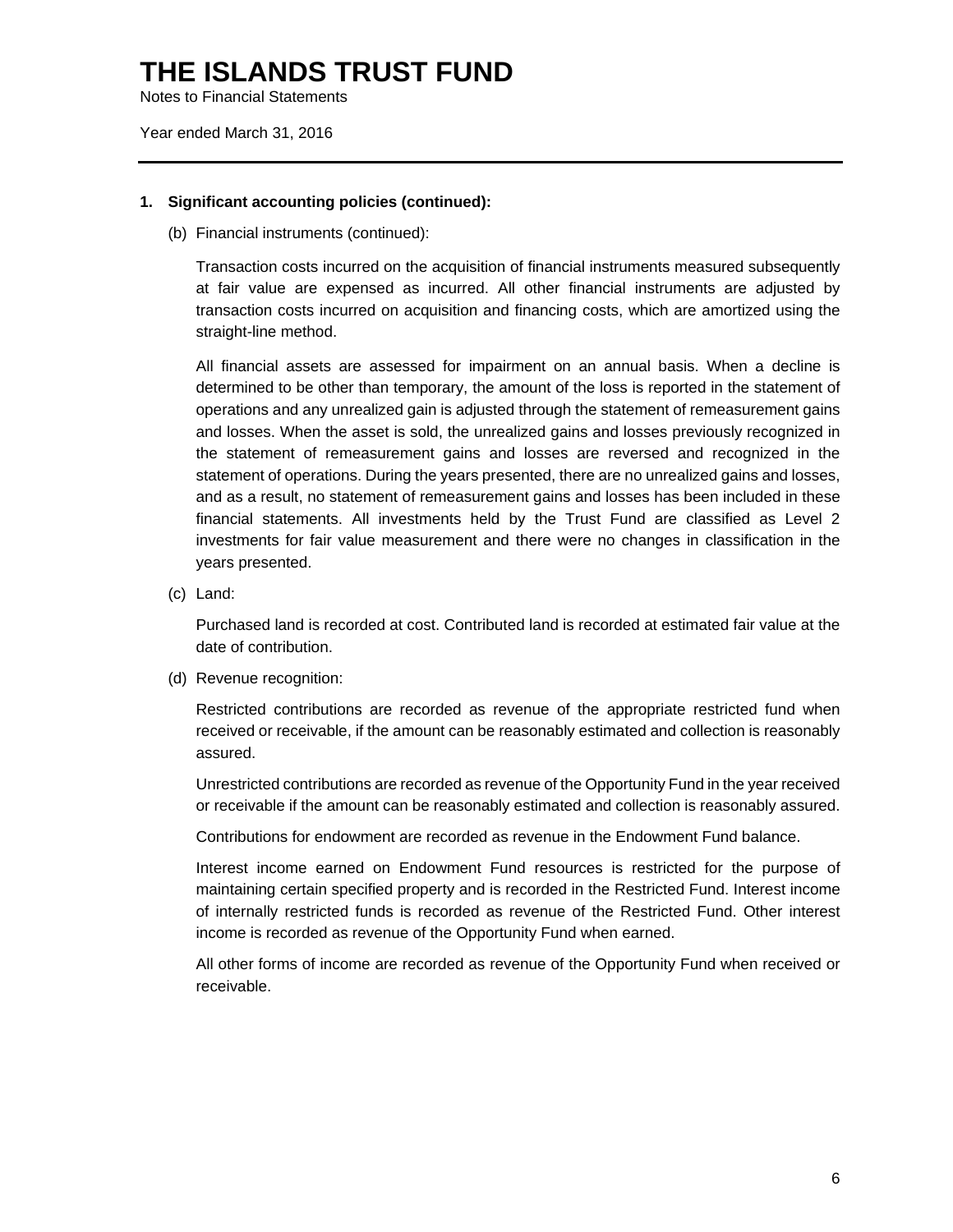Notes to Financial Statements

Year ended March 31, 2016

#### **1. Significant accounting policies (continued):**

(e) Liability for contaminated sites:

A liability for contaminated sites is recognized when a site is not in productive use and the following criteria are met:

- (i) an environmental standard exists;
- (ii) contamination exceeds the environmental standard;
- (iii) the Trust is directly responsible or accepts responsibility;
- (iv) it is expected that future economic benefits will be given up; and
- (v) a reasonable estimate of the amount can be made.

The liability is recognized as management's estimate of the cost of post-remediation including operation, maintenance and monitoring that are an integral part of the remediation strategy for a contaminated site.

(f) Use of estimates:

The preparation of financial statements in conformity with Canadian generally accepted accounting principles requires management to make estimates and assumptions which affect the reported amounts of assets and liabilities and disclosures of contingent assets and liabilities at the date of the financial statements and the reported amounts of revenue and expenditures during the period. Significant estimates include assumptions used in estimating the fair value of contributed land at the date of contribution. Actual results could differ from those estimates.

#### **2. Short-term investments:**

Short-term investments consist of an endowment fund with the Victoria Foundation and Municipal Finance Authority of British Columbia ("MFA") Bond and Money Market Funds. Investments in MFA Funds are recorded at cost plus earnings reinvested in the funds.

#### **3. Investments:**

Investments consist of a guaranteed investment certificate that matures on April 16, 2019. It has an interest rate of 2.55%.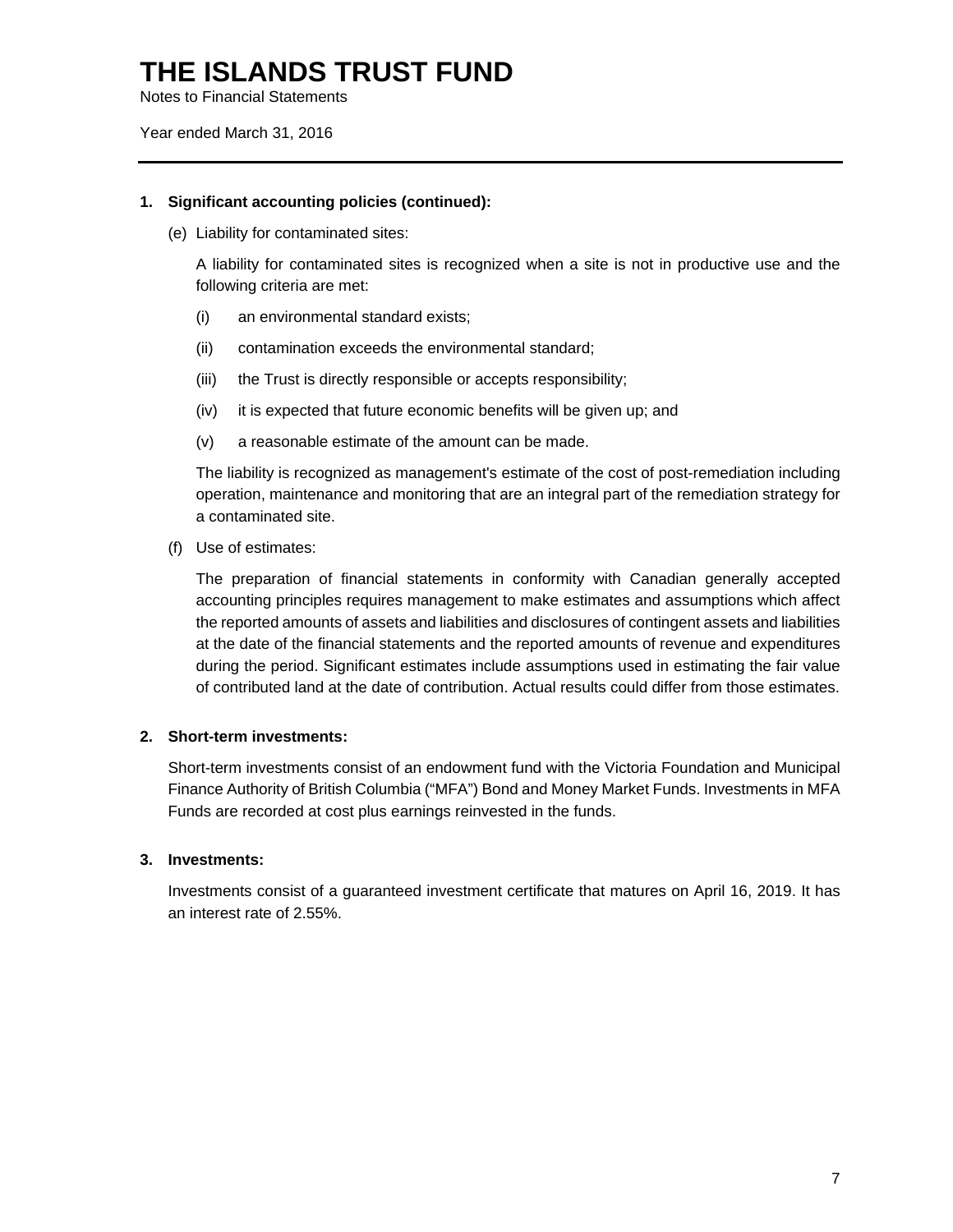Notes to Financial Statements

Year ended March 31, 2016

#### **4. Land:**

|                                                      | Acquisition |                 |                 |
|------------------------------------------------------|-------------|-----------------|-----------------|
|                                                      | date        | 2016            | 2015            |
|                                                      |             |                 |                 |
| Inner Island Nature Reserve, Denman Island           | 1992        | \$<br>70,000    | \$<br>70,000    |
| Coats Millstone Reserve, Gabriola Island             | 1994        | 100,000         | 100,000         |
| Medicine Beach Nature Sanctuary, North Pender Island | 1996        | 477,000         | 477,000         |
| Cunningham Reserve, Salt Spring Island               | 1994        | 265,000         | 265,000         |
| Deep Ridge Reserve, Salt Spring Island               | 1992        | 255,000         | 255,000         |
| Lower Mt. Erskine Nature Reserve, Salt Spring Island | 1996        | 284,000         | 284,000         |
| Kwel Nature Sanctuary, Lasqueti Island               | 1997        | 195,497         | 195,497         |
| Singing Woods Nature Reserve, Bowen Island           | 1999        | 157,000         | 157,000         |
| Trincomali Nature Sanctuary, Galiano Island          | 2001        | 242,406         | 242,406         |
| Horton Bayviary Nature Reserve, Mayne Island         | 2002        | 210,000         | 210,000         |
| Morrison Marsh Nature Reserve, Denman Island         | 2006        | 438,000         | 438,000         |
| Brigade Bay Bluffs Nature Reserve, Gambier Island    | 2006        | 150,000         | 150,000         |
| Long Bay Wetland Nature Reserve, Gambier Island      | 2006        | 305,000         | 305,000         |
| Elder Cedar Nature Reserve, Gabriola Island          | 2007        | 658,000         | 658,000         |
| Mount Artaban Nature Reserve, Gambier Island         | 2009        | 1,177,000       | 1,177,000       |
| Fairy Fen Nature Reserve, Bowen Island               | 2011        | 1,817,000       | 1,817,000       |
| Laughlin Lake Nature Reserve, Galiano Island         | 2013        | 56,000          | 56,000          |
| Vanilla Leaf Land Nature Reserve, Galiano Island     | 2014        | 217,000         | 217,000         |
|                                                      |             |                 |                 |
|                                                      |             | \$<br>7,073,903 | \$<br>7,073,903 |

#### **5. Restricted Fund balances:**

|                                         | 2016          | 2015         |
|-----------------------------------------|---------------|--------------|
| Internally restricted:                  |               |              |
| McFadden Creek management fund          | \$<br>24.320  | \$<br>32,697 |
| <b>Externally restricted:</b>           |               |              |
| Alton Nature Reserve - maintenance fund | 76.394        | 80,115       |
| Morrison Fund                           | 20.057        | 20,046       |
| <b>Covenant Defense Fund</b>            | 100,197       | 62,617       |
| Lasqueti Acquisition Fund               | 32,533        | 31,761       |
| <b>Gambier Acquisition Fund</b>         | 115,173       | 113,602      |
| <b>Thetis Island Acquisition Fund</b>   | 172,197       | \$<br>96,216 |
|                                         | 516,551       | 404,357      |
|                                         | \$<br>540,871 | 437.054      |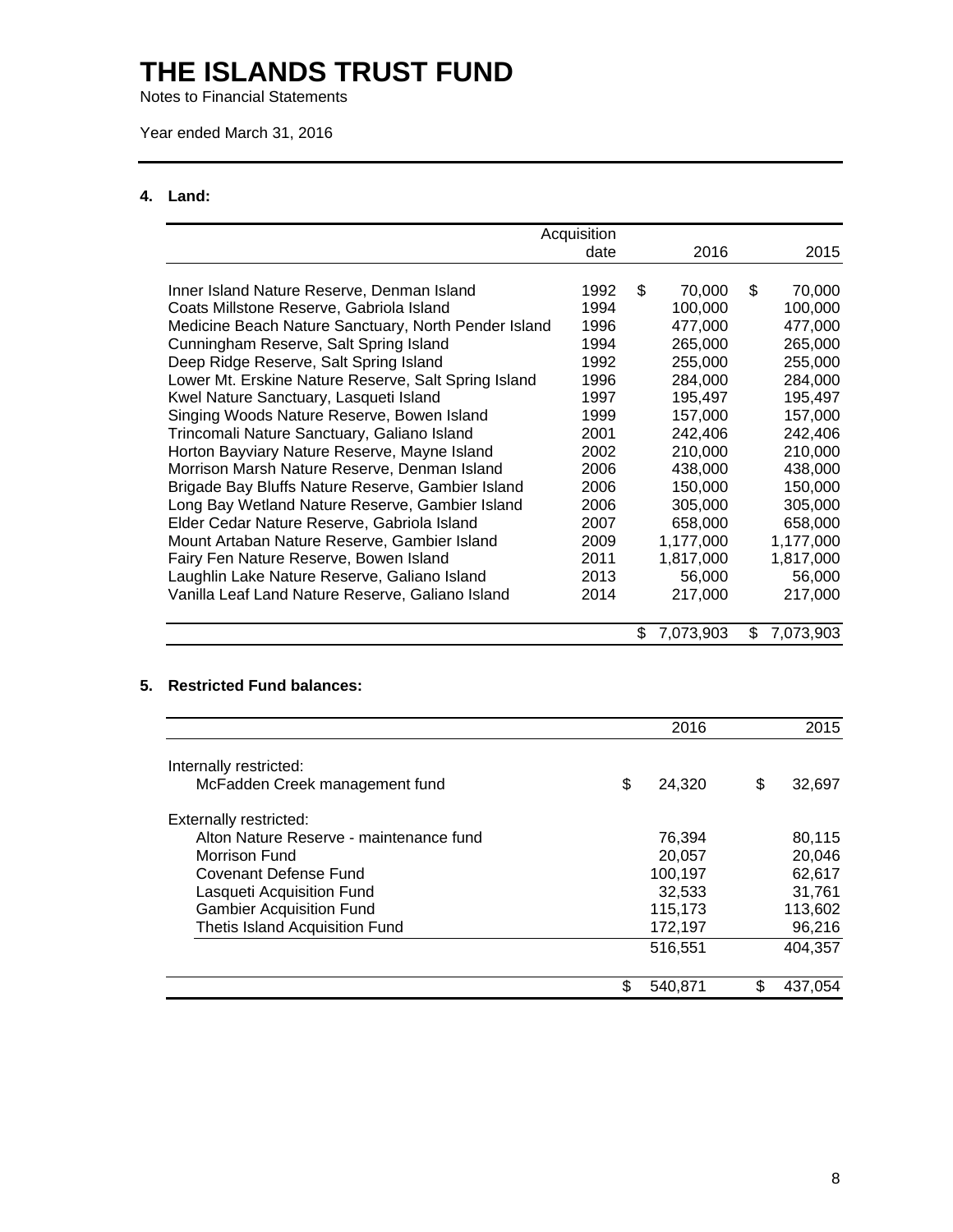Notes to Financial Statements

Year ended March 31, 2016

|                                                                               | Acquisition |                 |                 |
|-------------------------------------------------------------------------------|-------------|-----------------|-----------------|
|                                                                               | date        | 2016            | 2015            |
| Short-term investments:                                                       |             |                 |                 |
| Alton Nature Reserve - maintenance                                            | 2002        | \$<br>88,000    | \$<br>88,000    |
| Land:                                                                         |             |                 |                 |
| Lindsay Dickson Nature Reserve, Denman Island                                 | 2001        | 2,200,000       | 2,200,000       |
| Alton Nature Reserve, Salt Spring Island                                      | 2002        | 454,000         | 454,000         |
| McFadden Creek Nature Sanctuary,                                              |             |                 |                 |
| Salt Spring Island                                                            | 2015        | 422,601         | 422,601         |
| Properties acquired under the Federal Government<br>Ecological Gifts program: |             |                 |                 |
| Mt. Trematon Nature Reserve, Lasqueti Island                                  | 2006        | 320,000         | 320,000         |
| David Otter Nature Reserve, Bowen Island                                      | 2007        | 620,000         | 620,000         |
| John Osland Nature Reserve, Lasqueti Island                                   | 2012        | 890,000         | 890,000         |
| Valens Brook Nature Reserve, Denman Island                                    | 2013        | 280,000         | 280,000         |
| Burren's Acres Nature Reserve, Gabriola Island                                | 2014        | 210,000         | 210,000         |
|                                                                               |             | 5,396,601       | 5,396,601       |
| Total restricted for endowment purposes                                       |             | \$<br>5,484,601 | \$<br>5,484,601 |

#### **6. Restricted for endowment purposes:**

Investment gains (losses) on endowment funds for the year of (\$6,966) (2015 - \$9,352) have been recorded in the Restricted Fund.

Two properties owned by the Trust Fund Board, the Lindsay Dickson property on Denman Island, and the Alton property on Salt Spring Island, were donated on the condition that the properties be used and managed in certain ways. The Lindsay Dickson property was donated "for so long as the land is used as a nature reserve for the use, benefit and enjoyment of the residents of B.C.". The Alton property is to be held, managed and preserved for its ecological environment and scenic features and not as a recreational park. The residence, gardens and driveway are to be preserved and managed for non-profit purposes.

In the event that these properties are not managed accordingly, the properties could revert to the Province of British Columbia in the case of the Lindsay Dickson Nature Reserve and to the Executors of the donor's estate in the case of the Alton Nature Reserve.

In 2015, the McFadden Creek Nature Sanctuary on Salt Spring Island was donated to the Trust Fund on the condition that the property was to be protected, preserved and maintained in its natural state. Should a disposition of this property ever be triggered, there is a Right of First Refusal on the property in favor of the Wild Bird Trust of BC.

Certain properties as listed in the preceding table were acquired under the Federal Government Ecological Gift program. Recipients of ecological gifts are responsible for maintaining the biodiversity and environmental heritage values of the property in perpetuity.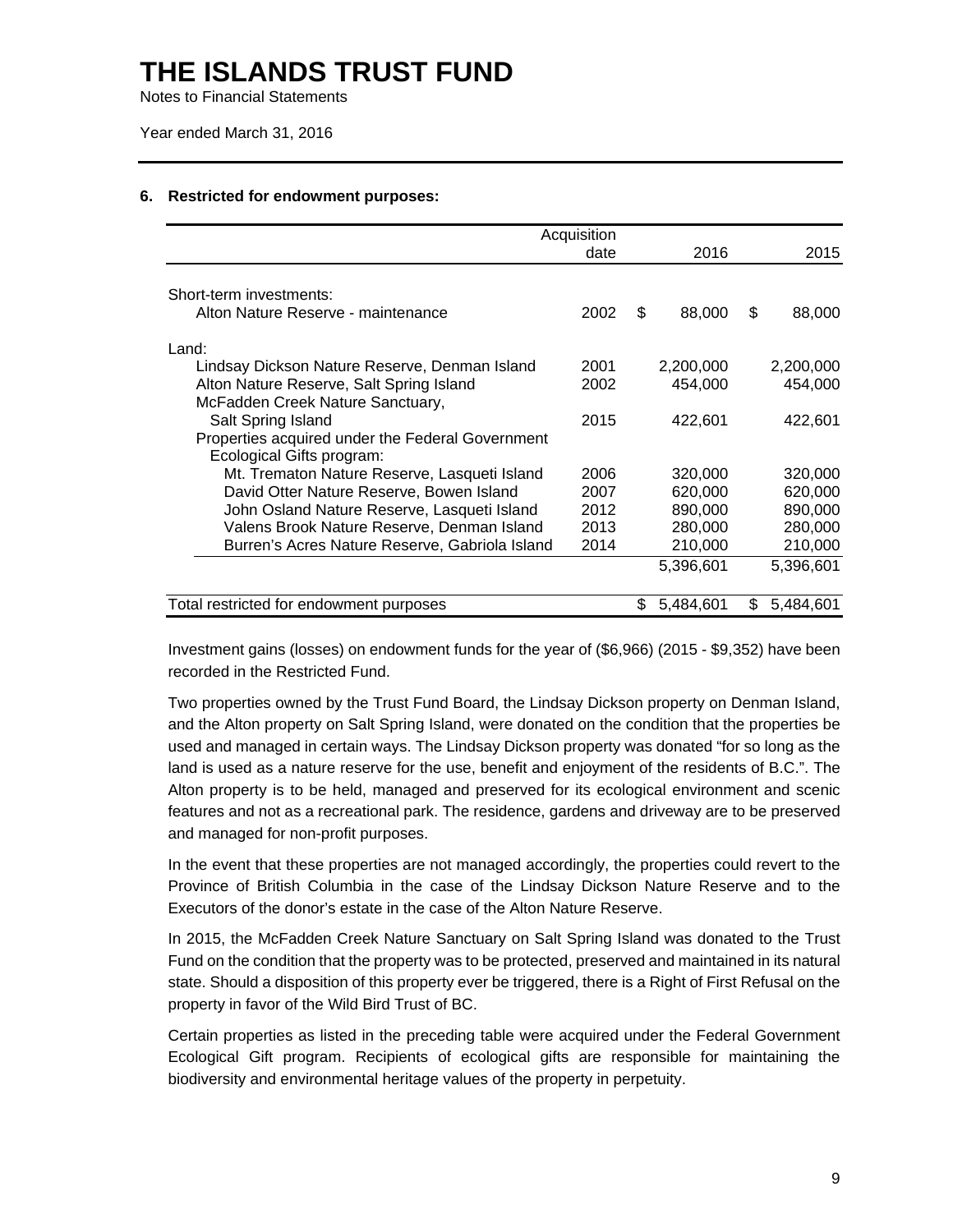Notes to Financial Statements

Year ended March 31, 2016

#### **7. Interfund transfer:**

During the year, there were no interfund transfers (2015 - \$21,651). In prior year there were interfund transfers from the Restricted Fund to the Endowment Fund, representing cash paid to acquire the McFadden Creek Nature Sanctuary.

#### **8. Related party:**

The Trust is related to the Trust Fund through the composition of the Trust Fund's Board. The Trust Fund's Board is comprised of three members from the Trust's Council and up to three members appointed by the Minister of Community, Sport and Cultural Development.

The Trust Fund's annual expenses are funded by and reported as part of the Trust in accordance with The Islands Trust Act. The expenses are summarized as follows:

|                                              | 2016                              | 2015                               |
|----------------------------------------------|-----------------------------------|------------------------------------|
| Operations<br><b>Board</b><br>Administration | 432,813<br>S<br>15,155<br>156,306 | 433,061<br>\$<br>17,319<br>132,925 |
|                                              | 604,274                           | 583,305<br>\$                      |

#### **9. Financial risks and concentration of risk:**

The Trust Fund's financial instruments consist of cash, short-term investments, investments and accounts payable. It is management's opinion that the Trust Fund is not exposed to significant interest, currency or credit risk arising from these financial instruments. The maximum exposure to credit risk at March 31, 2016 is the carrying value of cash, short-term investments and investments. The Trust Fund deals with creditworthy counterparties to mitigate credit risk. The Trust Fund manages its liquidity risk by monitoring its operating requirements. Interest rate risk is not significant due to the short term nature of investments held. There have been no significant changes to risk exposure in the years presented.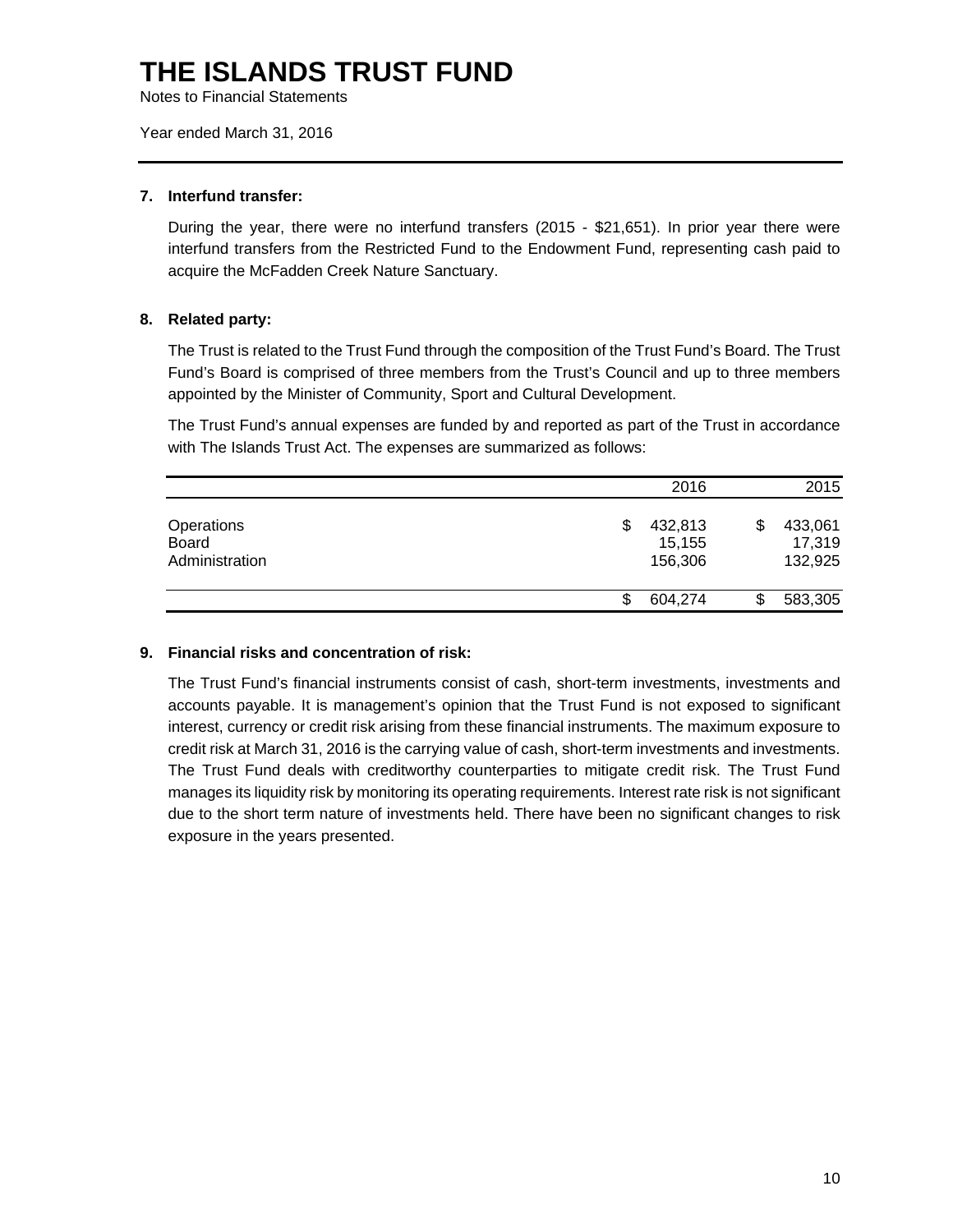Statement of Financial Position

Schedule 1

#### March 31, 2015

|                                            | Opportunity |        | Restricted    |    | Capital        | Endowment       |    | 2015         |
|--------------------------------------------|-------------|--------|---------------|----|----------------|-----------------|----|--------------|
|                                            |             | Fund   | Fund          |    | Fund           | Fund            |    | Total        |
| Assets:                                    |             |        |               |    |                |                 |    |              |
| Current assets:                            |             |        |               |    |                |                 |    |              |
| Cash                                       | \$          | 31,510 | \$<br>219,213 | \$ |                | \$              | S. | 250,723      |
| Short-term investments                     |             |        | 158,653       |    |                | 88,000          |    | 246,653      |
| Inventory of fundraising items             |             | 1,785  |               |    |                |                 |    | 1,785        |
|                                            |             | 33,295 | 377,866       |    | $\overline{a}$ | 88,000          |    | 499,161      |
| Investments (note 3)                       |             |        | 60,212        |    |                |                 |    | 60,212       |
| Land (notes 4 and 6)                       |             |        |               |    | 7,073,903      | 5,396,601       |    | 12,470,504   |
|                                            | \$          | 33,295 | \$<br>438,078 |    | \$7,073,903    | \$<br>5,484,601 |    | \$13,029,877 |
| <b>Liabilities</b>                         |             |        |               |    |                |                 |    |              |
| <b>Current liabilities:</b>                |             |        |               |    |                |                 |    |              |
| Accounts payable                           | \$          |        | \$<br>1,024   | \$ |                | \$              | \$ | 1,024        |
| <b>Fund Balances</b>                       |             |        |               |    |                |                 |    |              |
| Unrestricted                               |             | 33,295 |               |    |                |                 |    | 33,295       |
| Investment in land (note 4)                |             |        |               |    | 7,073,903      |                 |    | 7,073,903    |
| Internally restricted (note 5)             |             |        | 32,697        |    |                |                 |    | 32,697       |
| Externally restricted (note 5)             |             |        | 404,357       |    |                |                 |    | 404,357      |
| Restricted for endowment purposes (note 6) |             |        |               |    |                | 5,484,601       |    | 5,484,601    |
|                                            |             | 33,295 | 437,054       |    | 7,073,903      | 5,484,601       |    | 13,028,853   |
|                                            | \$          | 33,295 | \$<br>438,078 | \$ | 7,073,903      | \$<br>5,484,601 |    | \$13,029,877 |